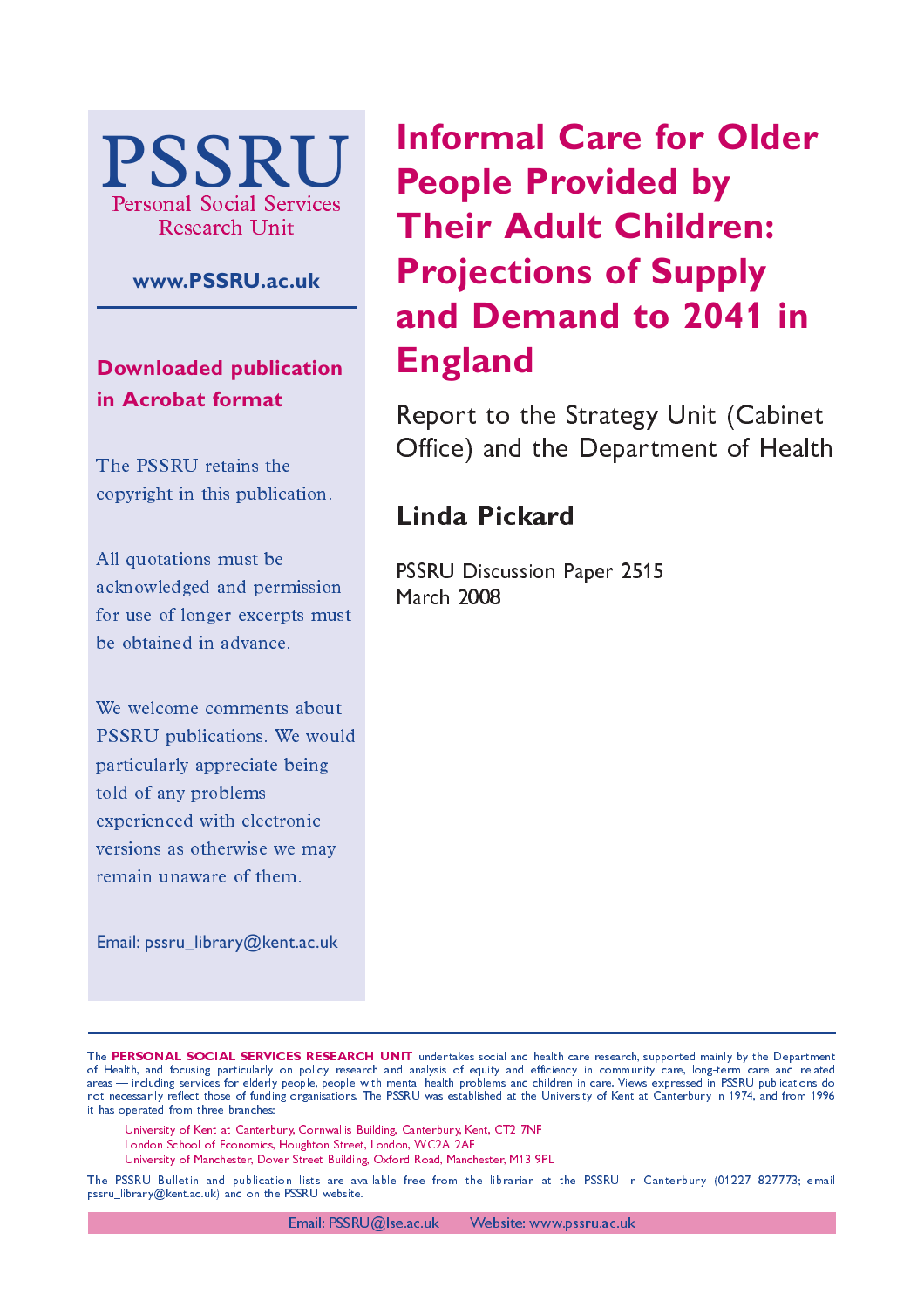# LNFORMAL CARE FOR OLDER PEOPLE PROVIDED BY THE<br>ADULT CHILDREN: PROJECTIONS OF SUPPLY AND DEMAI<br>TO 2041 IN ENGLAND<br>REPORT TO THE STRATEGY UNIT (CABINET OFFICE) AND TH<br>DEPARTMENT OF HEALTH<br>Linda Pickard<br>March 2008<br>PSSRU Disc **INFORMAL CARE FOR OLDER PEOPLE PROVIDED BY THEIR ADULT CHILDREN: PROJECTIONS OF SUPPLY AND DEMAND TO 2041 IN ENGLAND**

# REPORT TO THE STRATEGY UNIT (CABINET OFFICE) AND THE DEPARTMENT OF HEALTH

Linda Pickard

**March 2008** 

**PSSRU Discussion Paper 2515** 

### PERSONAL SOCIAL SERVICES RESEARCH UNIT **LSE HEALTH AND SOCIAL CARE LONDON SCHOOL OF ECONOMICS & POLITICAL SCIENCE**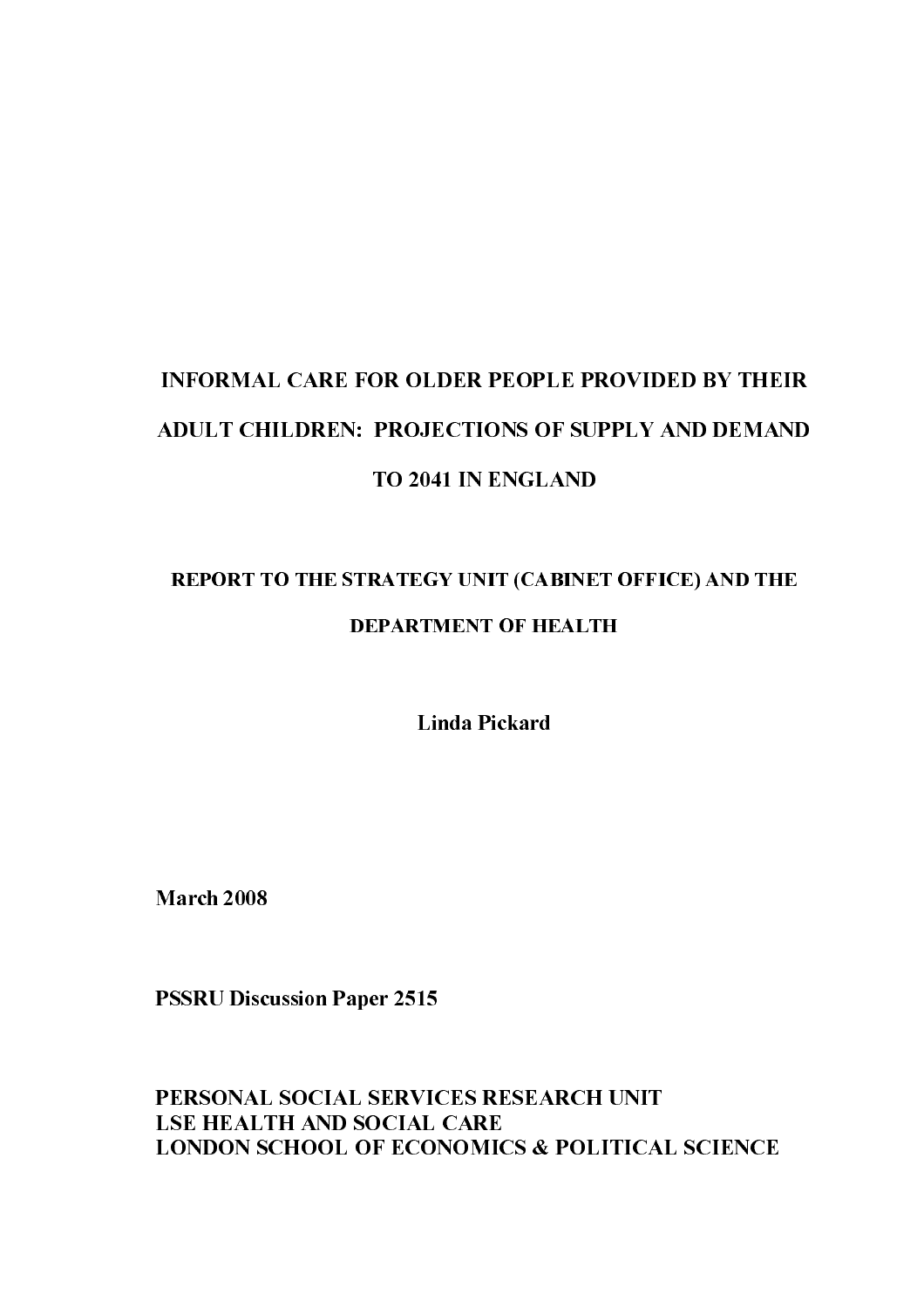### Informal care for older people provided by their adult children: Projections of supply and demand to 2041 in England

### Linda Pickard

### March 2008

### Introduction

As the numbers of older people increase in future years, demand for long-term care is also likely to increase substantially. Since the long-term care system in England depends heavily on informal or unpaid care, the increase in demand for long-term care is likely to mean an increase in demand for informal care.

Most informal care for older people in England is provided either by spouses or adult children (Arber & Ginn 1991). Around 85 per cent of disabled older people living in their own homes in England receive informal care and, of these, over 80 per cent receive care from either a spouse, an adult child or both (Pickard *et al* 2007). Of those receiving care from either a spouse or a child, approximately half receive care from a spouse and half from a child (Pickard et al 2007).

The latest projections of demand for long-term care by disabled older people, carried out by the Personal Social Services Research Unit (PSSRU), show that demand for care by spouses and adult children is likely to increase rapidly in the coming decades (Wittenberg *et al* 2007). Assuming that the proportion of disabled older people by age, gender and marital status receiving informal care remains constant, the research shows that the numbers of disabled older people receiving care from spouses or partners are projected to more than double between 2005 and 2041, while the numbers receiving care from their adult children are projected to increase by approximately 90 per cent (Wittenberg *et al* 2007). Care by children is particularly important for people aged 85 and over, who constitute the fastest growing age group in this country, yet the majority of the oldest old have no spouse/partner and this is still likely to be the case in 2041.

There are, however, concerns about the future *supply* of informal care for older people from their children. The literature on informal care suggests that care by children may decline in future for a number of reasons, including the effects of decreases in family size (Clarke, 1995), rising childlessness among future cohorts of older people (Evandrou and Falkingham, 2000), the decline of co-residence of older people with their children (Grundy, 1995, 1996, 1999, 2000) and the continuing expansion of women's employment (Allen and Perkins, 1995). There are not the same concerns about the future of other forms of informal care for older people. In particular, care by spouses is likely to increase in future, primarily because projected improvements in male mortality are likely to lead to a fall in the number of widows (ONS 2005). It is, therefore, very important to distinguish between different forms of informal care for older people when modelling its future supply.

Up to now, however, no study in this country has made projections of the supply of informal care for older people that distinguish between different recipients of care (Richards et al 1996, Carers UK 2001, Karlsson et al 2006). In the most recent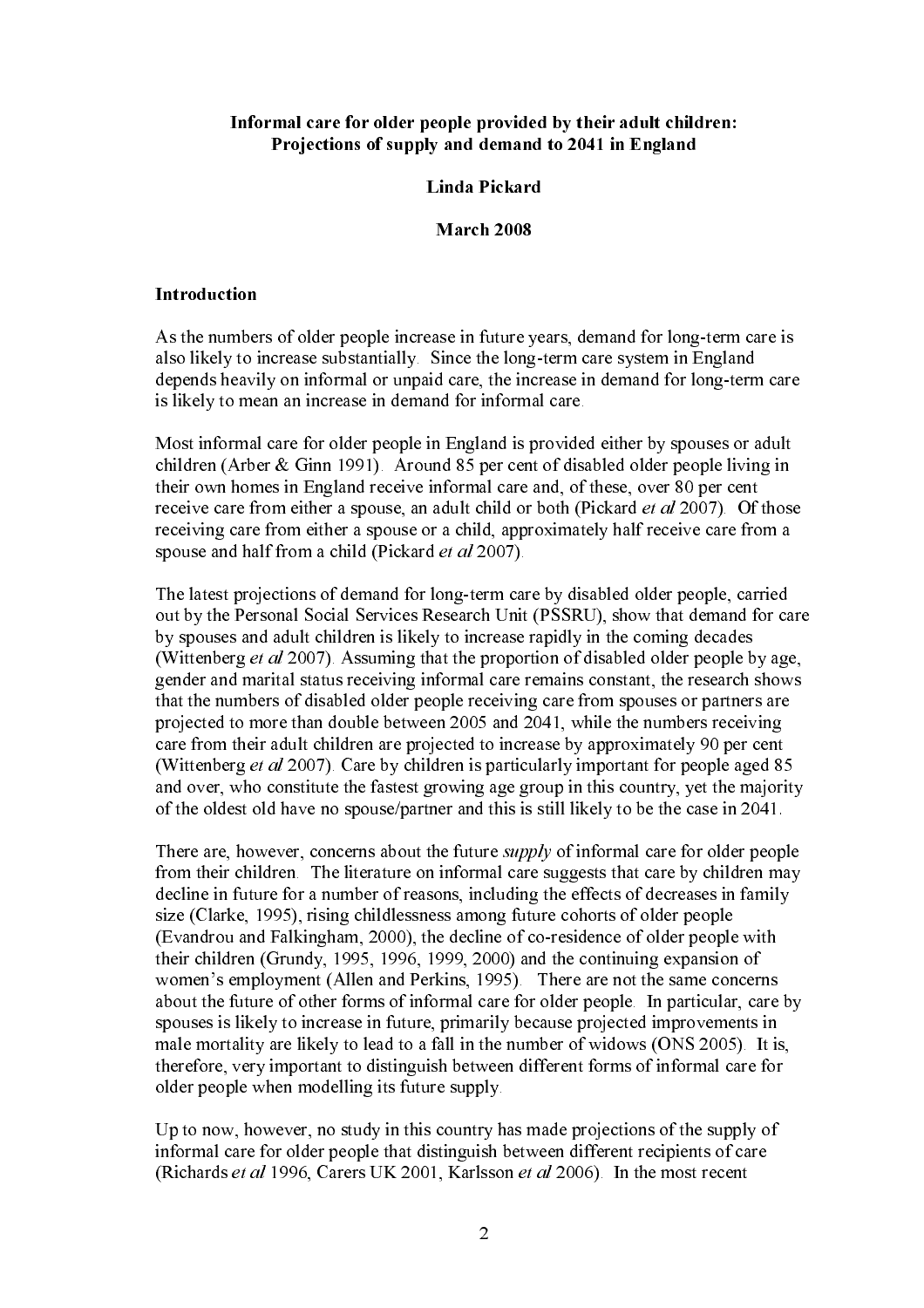estimates, Karlsson and colleagues (2006) make projections of long-term care for older people in the United Kingdom to 2040, modelling demand for formal and informal care and the supply of informal care. The study found that "our projection for the *older population* indicates that there will be a shortage of informal care for some decades, unless the patterns of provision change" (Karlsson *et al* 2006: 202, emphasis added). Given the likely increase in spouse care in the coming decades, it is likely that any shortfall in the provision of informal care to older people will primarily affect care provided by adult children. However, the extent of the shortfall in the supply of intergenerational care for older people, how soon it is likely to occur and whether patterns of care provision are likely to change, are not issues that have been explored in previous research.

The aims of the current paper are, first, to model the future supply of informal care specifically by the children of older people and, second, to place this modelling within the context of projections of demand for informal care by disabled older people from their children. The paper builds on previous research on future demand for informal care carried out by the Personal Social Services Research Unit (PSSRU) as part of the study of future projections of demand for long-term care services for older people (aged 65 and over) in England and of the costs associated with meeting the expected demand (Wittenberg *et al* 2001, 2006, 2007).

The current paper looks at the *supply* of informal care specifically by the adult children of older people. The paper makes projections of the numbers of people providing intense care, to older parents<sup>1</sup> to 2041. The projections are based on an on-going study of recent past trends in the provision of intense intergenerational care to older people in Great Britain, using the 1985, 1990, 1995 and 2000 General Household Survey (GHS) data on provision of informal care (Pickard 2002).

The paper examines trends in the probability of providing intense care for older parents over the fifteen years between 1985 and 2000, and asks what would happen to the numbers of people providing care to older parents if these trends were to continue in the coming decades. Because the present study is based on an analysis of past trends in provision of informal care, it allows for some key assumptions underlying the projections of informal care in future years to be examined empirically.

### **Data and methodology**

The analysis of the supply of informal care by adult children to their older parents in this paper is based on secondary analysis of the GHS, a multipurpose continuous survey based each year on a large sample of the general population resident in private (noninstitutional) households in Great Britain.<sup>2</sup> Questions on the provision of informal care were included in 1985, 1990, 1995 and 2000. People aged 16 and over throughout the country were asked questions on informal care, with sample sizes of 18,330 in 1985; 17, 535 in 1990; 16, 745 in 1995 and 14, 124 in 2000.

Respondents in all four GHS data sets were asked similar questions. They were asked whether they looked after someone who is sick, handicapped or elderly. In the survey, 'looking after' someone is defined as giving special help, or providing some regular service or help, to them. There has been concern that small changes in question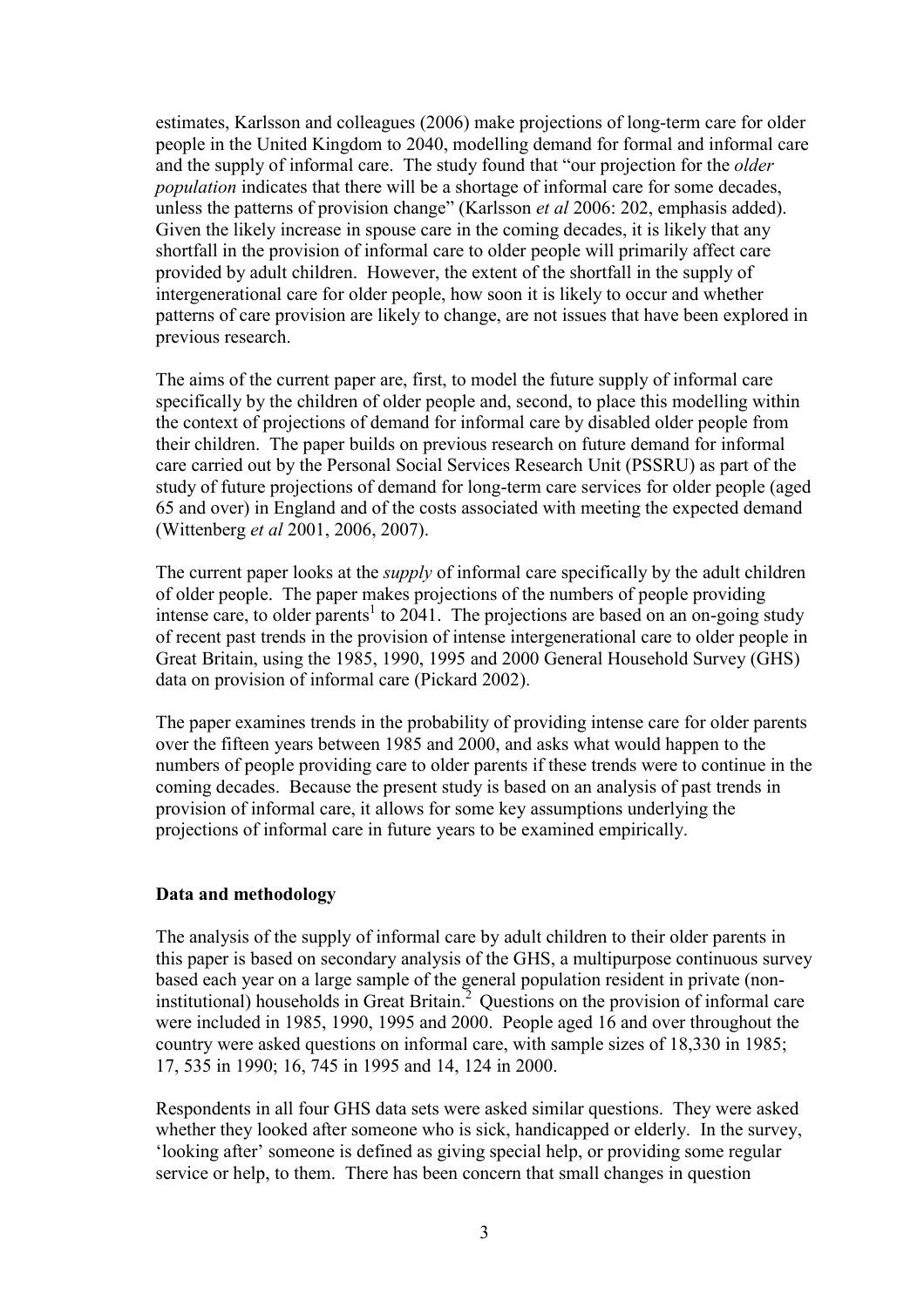wording in successive years may have affected the comparability of the GHS data on informal care over time (Parker 1998). However, analysis of the 1985, 1990 and 1995 GHS datasets for ONS by Parker concluded that consistent trends in more intense forms of caring can be identified in all three surveys (Parker 1998).

It is with intense forms of caring that this paper is primarily concerned. The paper is concerned in particular with intense informal care provided for 20 hours a week or more to an older person. The focus is on provision of care for 20 hours a week or more partly because care at this level of intensity is more likely to be provided to *disabled*  older people than care provided at lower levels of intensity (cf Kemper 1992). The focus is on intergenerational care, that is, care by children and children-in-law, provided to parents aged 65 and over in England.

The analysis is in three parts. The first part examines the provision of intense informal care to older parents in the period between 1985 and 2000 in England. The analysis of past trends in provision of informal care is utilised to inform the assumptions underlying the projections of the *supply* of informal care in future years. In the second part, trends in the probability of providing care are applied to the projected numbers of people by key characteristics in future years, in ways that are described later in the paper. Finally, in the third part, the projected numbers of people providing care to older parents are compared to the numbers of disabled older people projected to 'demand' care from their adult children in future years. This part of the analysis draws on earlier research by the PSSRU on receipt of informal care from different sources by disabled older people (described fully in Pickard *et al* 2007, Wittenberg *et al* 2006, 2007). The PSSRU model is a model of *demand* for long-term care and its informal care projections are essentially projections of the numbers of disabled older people who would receive informal care if current patterns of care remained the same.

### **Results**

### *Trends in provision of intense intergenerational care, 1985-2000*

The analysis of trends in provision of intergenerational care for older people between 1985 and 2000 begins by looking at the key factors likely to affect provision of informal care. These include age, gender, marital status and socio-economic factors (cf Parker and Lawton 1994, Richards *et al* 1996, Young *et al* 2005, Karlsson *et al* 2006). One socio-economic factor is examined here, education. The factors included in the analysis of trends in provision of care might also have included other factors, such as employment status, housing tenure, health and ethnicity (cf Leontaridi and Bell 2001, Young *et al* 2005). However, analytical and data limitations restrict the extent to which these variables can be included in an explanatory model. For example, employment and health may be endogenously related to provision of care (Parker and Lawton 1994, Richards *et al* 1996) and therefore are not usually included in explanatory models of care provision, and similar problems are likely to arise in relation to housing tenure. The number of people in relevant age groups of the ethnic minority population is too small to allow for consideration of ethnicity as a factor in provision of care using the GHS, particularly where trends over time are under consideration (cf Evandrou 2000).

Table 1 shows the probability of providing care for 20 hours a week or more to older parents in England between 1985 and 2000 by key characteristics. The table combines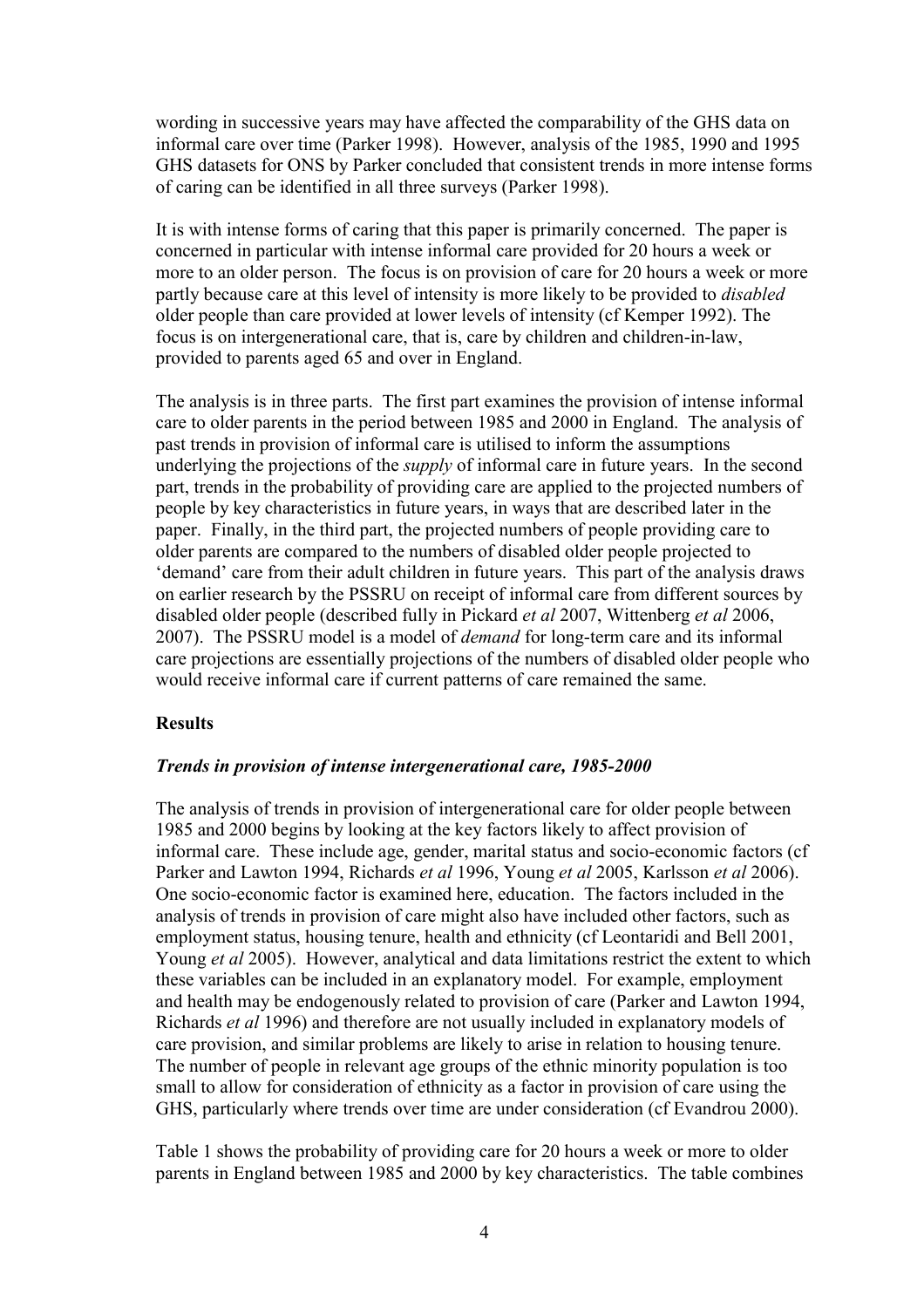the data for 1985, 1990, 1995 and 2000 to look at probabilities of providing care by key characteristics. Nearly all (98 percent) of those providing care were aged between 30 and 74 (Table 1). For this reason, it was decided to confine the analysis of provision of care to those within this broad age range. The probability of providing care by people aged between 30 and 74 was highest for those aged between 45 and 64 (Table 1) It was higher for women than for men, and for single than for married people. It was higher for those with no qualifications than for those with some qualifications.

| Table 1                                                                            |
|------------------------------------------------------------------------------------|
| Probability of providing care to older parents for 20 hours a week or more by age, |
| gender, marital status and education, England, 1985-2000                           |

| Characteristics              | Categories          | .,<br>Percent of | Sample numbers <sup><math>+</math></sup> |  |
|------------------------------|---------------------|------------------|------------------------------------------|--|
|                              |                     | population       |                                          |  |
| Age group                    | 16-29               | 0.09             | 11                                       |  |
|                              | 30-44               | 0.91             | 144                                      |  |
|                              | $45 - 64$           | 2.24             | 383                                      |  |
|                              | 65-74               | 0.78             | 53                                       |  |
|                              | $75+$               | 0.02             |                                          |  |
| Gender#                      | Men                 | 0.99             | 185                                      |  |
|                              | Women               | 1.87             | 395                                      |  |
| Marital status <sup>#x</sup> | Single              | 2.06             | $185^{\pm}$                              |  |
|                              | Married             | 1.28             | $395^{\pm}$                              |  |
| Education <sup>#</sup>       | No qualifications   | 1.81             | $263^{\pm}$                              |  |
|                              | Some qualifications | 1.40             | $306^{\pm}$                              |  |

*Source: GHS 1985, 1990, 1995, 2000 (author's analysis) + Un-weighted sample data # People aged 30 to 74; <sup>x</sup> Marital status is de-facto marital status except in 1985 since only legal marital status is available in the 1985 GHS; 'single' people include single (never married), widowed, divorced, separated; 'married' people include those legally married and those cohabiting;* <sup>±</sup> *The probability of providing care is higher for single than married people, even though the sample numbers are lower, because there are fewer single than married people in the underlying sample base. The same point applies to those with no qualifications compared to those with qualifications.* 

Logistic regression analysis of the factors affecting provision of intense care to older parents by those aged 30 to 74 was then carried out for each year. Four logistic regression models were built, one for each year under analysis, that is, for 1985, 1990, 1995 and 2000 (Table 2). Controlling for age, gender and marital status, educational qualifications were not found to be significantly associated with provision of intense care for older parents in any year and this variable has been omitted from the reported results. The lack of association between provision of intergenerational care and socioeconomic variables, controlling for other relevant factors, is consistent with other research carried out in this country during the 1985 to 2000 period (Glaser and Grundy 2002). Age and gender were significantly associated with provision of intense intergenerational care in each year and marital status was significantly associated with provision of this form of care in each year except 1995 (Table 2). The probability of providing intense intergenerational care was significantly lower for those aged 30 to 44 and those aged 65 to 74 than for those aged 45 to 64 in nearly all years. The probability of providing intense intergenerational care was significantly higher for women than for men in all years, and the difference between men and women in their provision of care to parents increased over time. Married people were significantly less likely to provide intergenerational care than single people in all years except 1995, with the likelihood of married people providing care being only around half that of single people.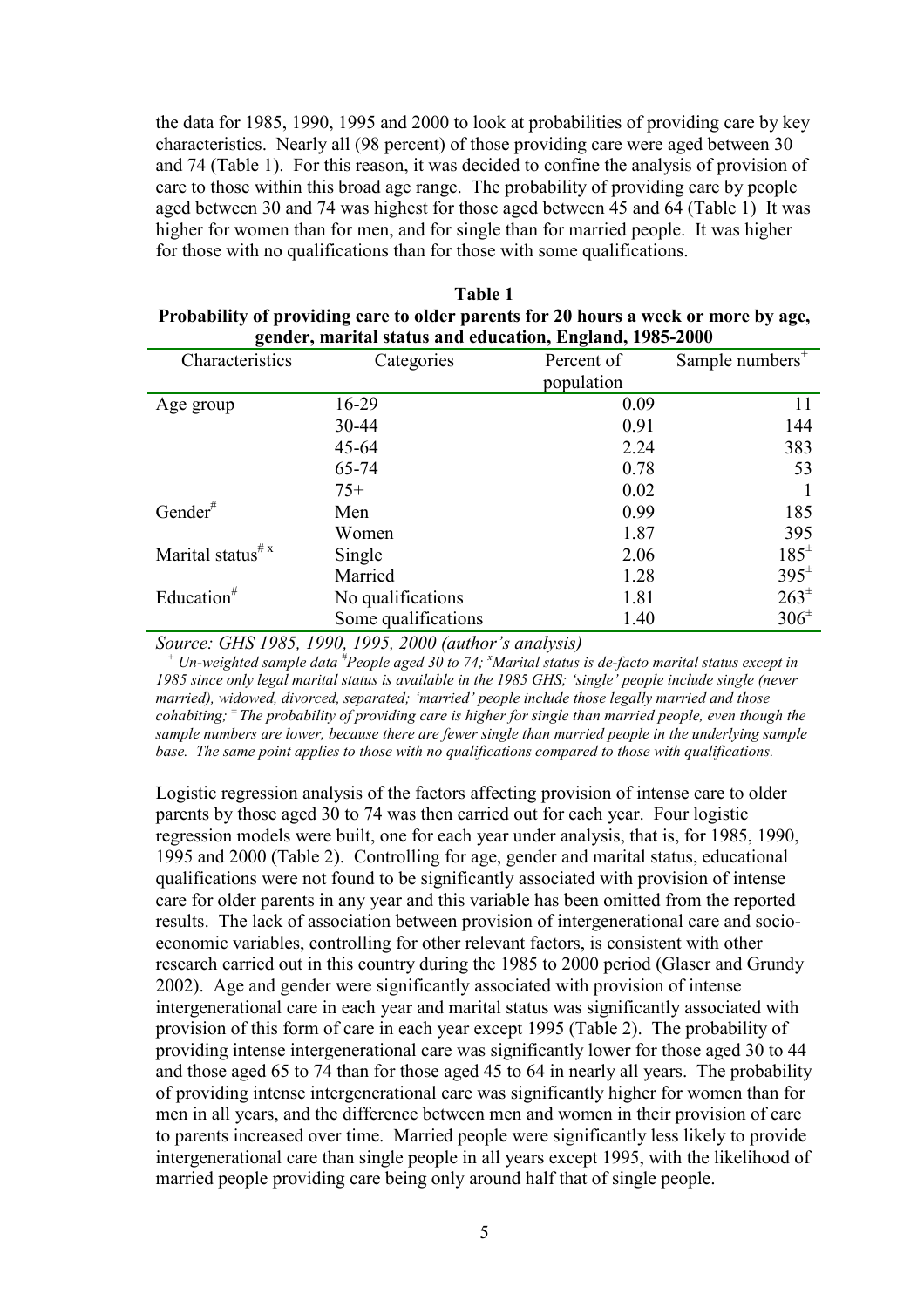### **Table 2**

| Results from logistic regression of probability of providing informal care to older |
|-------------------------------------------------------------------------------------|
| parents for 20 hours a week or more by people aged 30 to 74, England, 1985-2000     |

| Year |            | Age   |            |     | Gender   | Marital status <sup>+</sup> |           |  |
|------|------------|-------|------------|-----|----------|-----------------------------|-----------|--|
|      | 30-44      | 45-64 | 65-74      | Men | Women    | Single                      | Married   |  |
| 1985 | 0.71       |       | $**0.35$   |     | $*154$   |                             | $**0.57$  |  |
| 1990 | *** $0.32$ |       | $***0.25$  |     | $**166$  |                             | $***0.45$ |  |
| 1995 | *** $0.25$ |       | *** $0.25$ |     | $***274$ | ns                          | 'ns       |  |
| 2000 | *** $0.42$ |       | $**0.46$   |     | ***1.85  |                             | $*0.63$   |  |

*Source: GHS 1985, 1990, 1995, 2000 (author's analysis)* \*p=0.05; \*\*p= 0.01; \*\*\*<p=0.001 *<sup>+</sup> Marital status is de-facto marital status except in 1985 since only legal marital status is available in the 1985 GHS; 'single' people include single (never married), widowed, divorced, separated; 'married' people include those legally married and those cohabiting* 

Trends over time in the provision of care for 20 hours a week or more by those aged 30 to 74, controlling for key factors, were then analysed (Table 3). Four time periods were examined, 1985/90, 1990/95, 1995/2000 and 1985/2000, with the intention of identifying significant changes in the provision of intense intergenerational care. The results show that, in the period between 1985 and 2000, the probability of providing care to older parents ranged from 1.4% to 1.6%. Including the upper and lower Confidence Intervals, the probability of providing intense intergeneration care ranged from 1.2% to 1.9%. There were no significant changes in the probability of providing intense intergenerational care to older parents during any of the time-periods examined between 1985 and 2000.

### **Table 3 Probability of providing informal care to older parents for 20 or more hours a week by people aged 30 to 74, England, 1985-2000**

| Year          |       | Probability of providing informal care to older parents for 20+ hrs pw |                  |
|---------------|-------|------------------------------------------------------------------------|------------------|
|               |       | Point estimate Upper Confidence Interval*                              | Lower Confidence |
|               |       |                                                                        | Interval*        |
| 1985          | 1.37% | 1.61%                                                                  | 1.16%            |
| 1990          | 1.62% | 1.89%                                                                  | 1.39%            |
| 1995          | 1.41% | 1.65%                                                                  | 1.20%            |
| 2000          | 1.44% | 1.71%                                                                  | 1.21%            |
|               |       | Difference in probability of providing care between years              |                  |
| 1985 - 1990   |       | $p = 0.132$                                                            |                  |
| 1990 - 1995   |       | $p = 0.209$                                                            |                  |
| 1995-2000     |       | $p = 0.848$                                                            |                  |
| $1985 - 2000$ |       | $p = 0.666$                                                            |                  |
|               |       | Underlying sample base <sup>+</sup>                                    |                  |
| 1985          |       | 10,542                                                                 |                  |
| 1990          |       | 10,122                                                                 |                  |
| 1995          |       | 10,382                                                                 |                  |
| 2000          |       | 8,755                                                                  |                  |

*Source: GHS 1985, 1990, 1995, 2000 (author's analysis) \* 95% Confidence Intervals;* <sup>+</sup> *Unweighted sample data*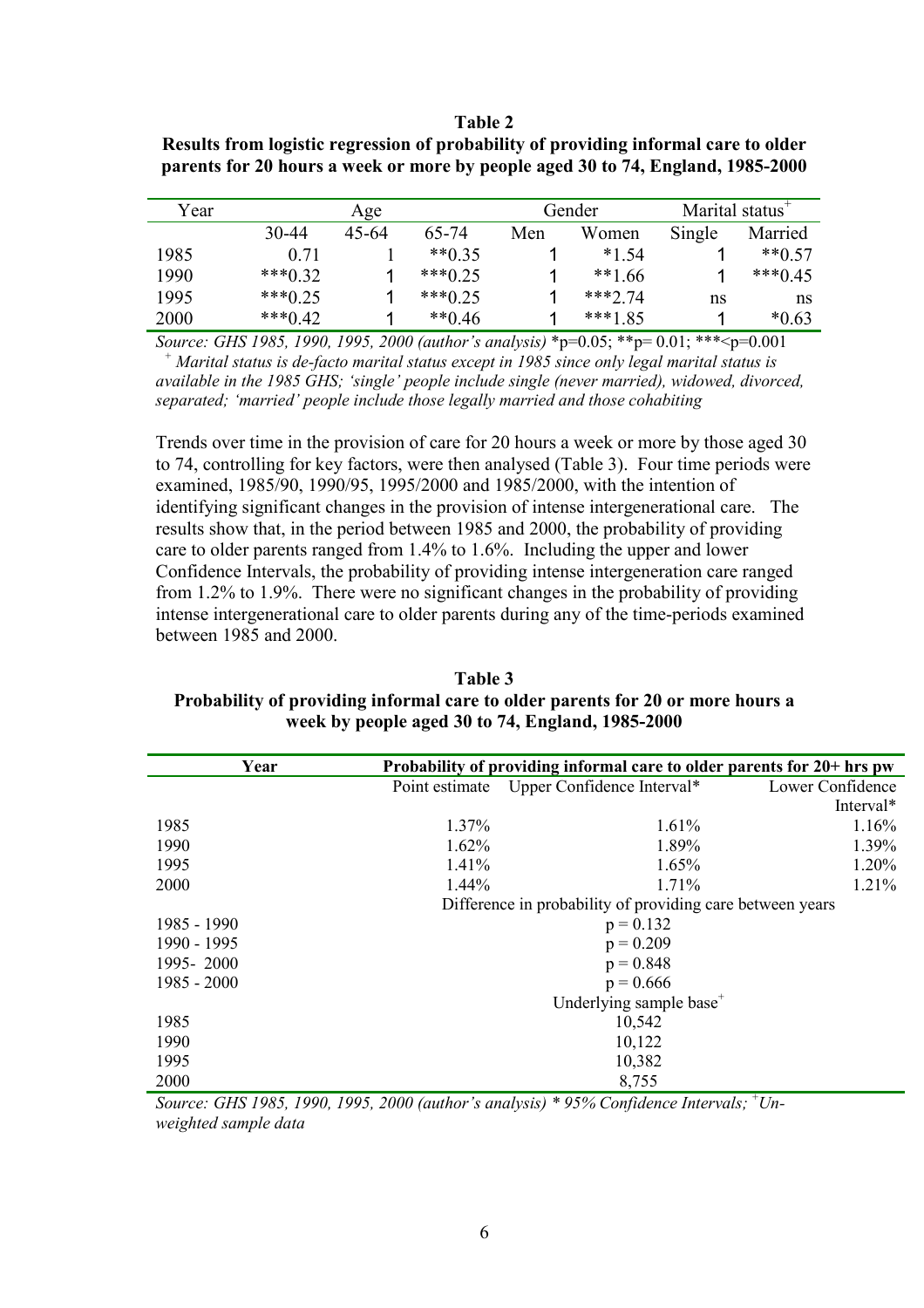The implications of the analysis of recent past trends in provision of intergenerational care for older people for the modelling of the future supply of informal care are threefold. First, the absence of any significant changes in the probability of providing intense care during the past fifteen years suggests that it may be plausible to assume constant probabilities of providing care in future years, at least as an initial assumption. The assumption of constant probabilities of providing care has been made in previous studies (Richards *et al* 1996, Karlsson *et al* 2006) but has not before been subjected to empirical investigation. Second, the analysis suggests that key factors affecting provision of intense intergenerational care for older people include age, gender and marital status, and that therefore these factors should be included in modelling provision of this form of care in future years. Previous studies have not included all these factors, Karlsson *et al* (2006), for example, including only age and gender in their projections. Finally, the trends presented here have suggested no evidence of any convergence in the provision of intense intergenerational care by women and men over the past fifteen years. Rather the evidence suggests that the likelihood of women providing care compared to men has increased over time (Table 2). Scenarios examining the effects of having male care-giving patterns converge to those of females (and vice versa) have been examined elsewhere (Karlsson *et al* 2006: 207). The research presented here, however, suggests that there is little empirical evidence supporting such a convergence in relation to the probability of people providing intense care to their older parents.

### *Projections of supply of intense care by children/-in-law for older parents to 2041*

On the basis of the analysis in the previous section, projections of the numbers of people providing care to older parents in future years were made, based on the probabilities of providing care in 2000 in England by age, gender and *de facto* marital status. These probabilities were based on analysis of the 2000/01 GHS using weighted sample data. $3$  The possibility of combining all the years in the analysis was considered, but this was rejected due to some variation in the relationships between the variables in the different years, as indicated in the previous section. The probabilities in 2000 in general, however, reflect the relationships described in the previous section, being highest for those aged 45 to 64 compared to younger and older age-groups; being generally higher for women than for men; and being generally higher for single than married/cohabiting people. There were exceptions to these general relationships, notably among single men who, in mid-life and older age groups, had higher rates of provision of care than single women, in a relationship that has been well described in the literature (Arber & Ginn 1991).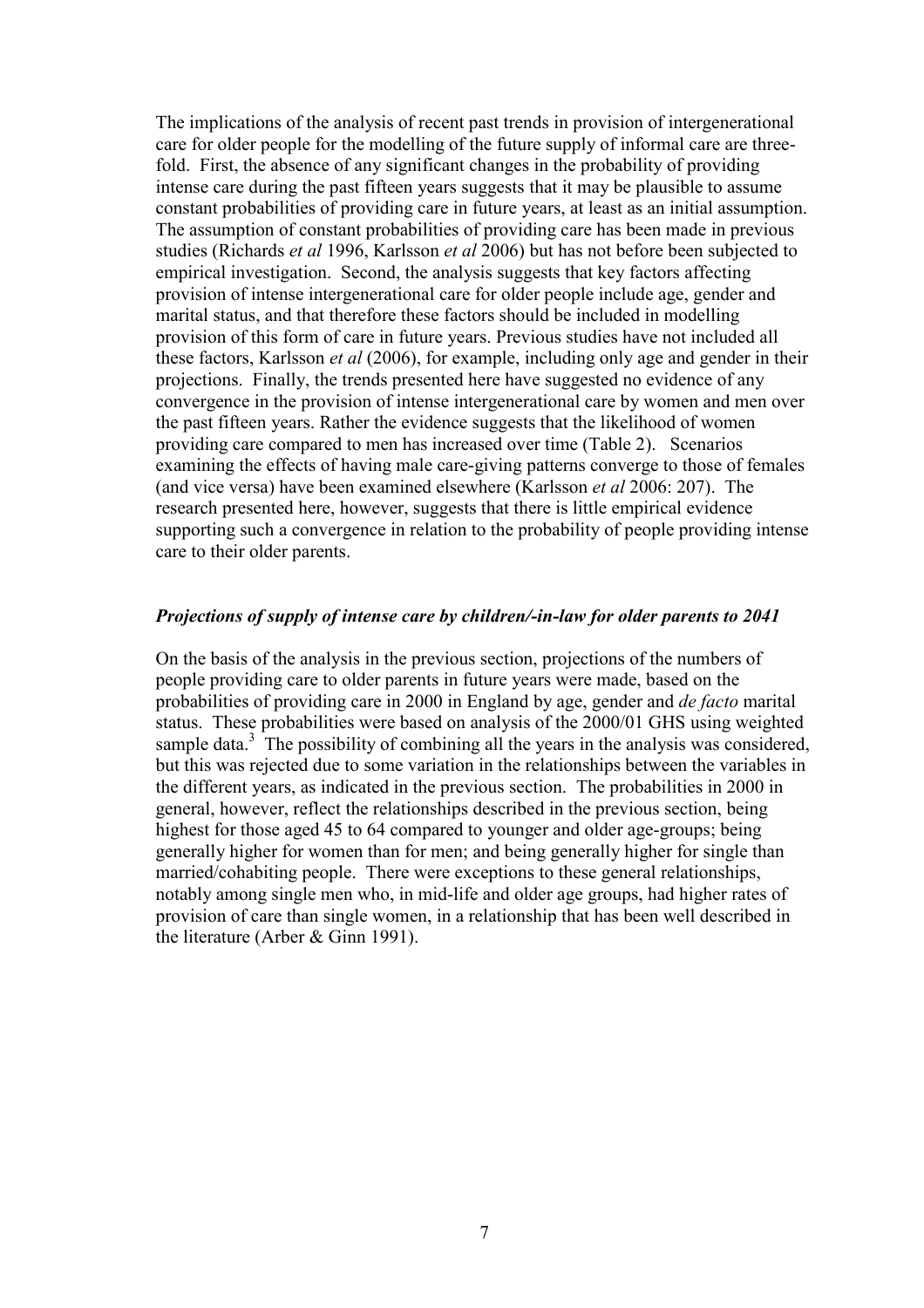**Table 4 Probability of providing care to older parents for 20 hours a week or more by people aged 30 to 74: by age, gender and** *de facto* **marital status, England, 2000** 

| Gender | Marital status     | Age-      | Probability  | Weighted      | $Un-$    |
|--------|--------------------|-----------|--------------|---------------|----------|
|        |                    | group     | of providing | sample        | weighted |
|        |                    |           | care $(\% )$ | base $(000s)$ | sample   |
|        |                    |           |              | $= 100\%$     | base     |
| Men    | Single             | 30-44     | 1.26         | 1,534         | 368      |
|        |                    | $45 - 64$ | 4.07         | 1,212         | 356      |
|        |                    | 65-74     | 0.78         | 394           | 139      |
|        | Married/cohabiting | 30-44     | 0.14         | 3,836         | 1,215    |
|        |                    | $45 - 64$ | 0.87         | 4,172         | 1,542    |
|        |                    | 65-74     | 0.89         | 1,411         | 527      |
| Women  | Single             | 30-44     | 1.82         | 1,406         | 497      |
|        |                    | $45 - 64$ | 2.30         | 1,401         | 480      |
|        |                    | 65-74     | 0.30         | 893           | 291      |
|        | Married/cohabiting | 30-44     | 1.06         | 4,067         | 1,369    |
|        |                    | $45 - 64$ | 2.68         | 4,266         | 1,552    |
|        |                    | 65-74     | 1.64         | 1,156         | 419      |
| All    |                    | 30-74     | 1.43         | 25,748        | 8,755    |

*Source: GHS 2000 (author's analysis); see also notes to Table 2* 

Box 1 summarises the key assumptions made in the projections of the supply of informal care for 20 hours a week or more to older parents.

### **Box 1**

### **KEY ASSUMPTIONS OF PROJECTIONS OF SUPPLY OF INFORMAL CARE TO OLDER PARENTS**

- The number of people by age and gender changes in line with the Government Actuary's Department 2006-based population projections (GAD 2007).
- The proportion of the population in private households, based on the 2001 Census (SARs), remains constant by age and gender.
- Marital status changes in line with GAD 2003-based marital status and cohabitation projections (ONS 2005): as these projections run to 2031, the 2031 marital status rates are applied to 2041.
- The probability of providing informal care for 20 or more hours a week to an older parent by *age, gender and marital status* in England remains unchanged, as reported in the  $2000/1$  GHS  $<sup>4</sup>$ </sup>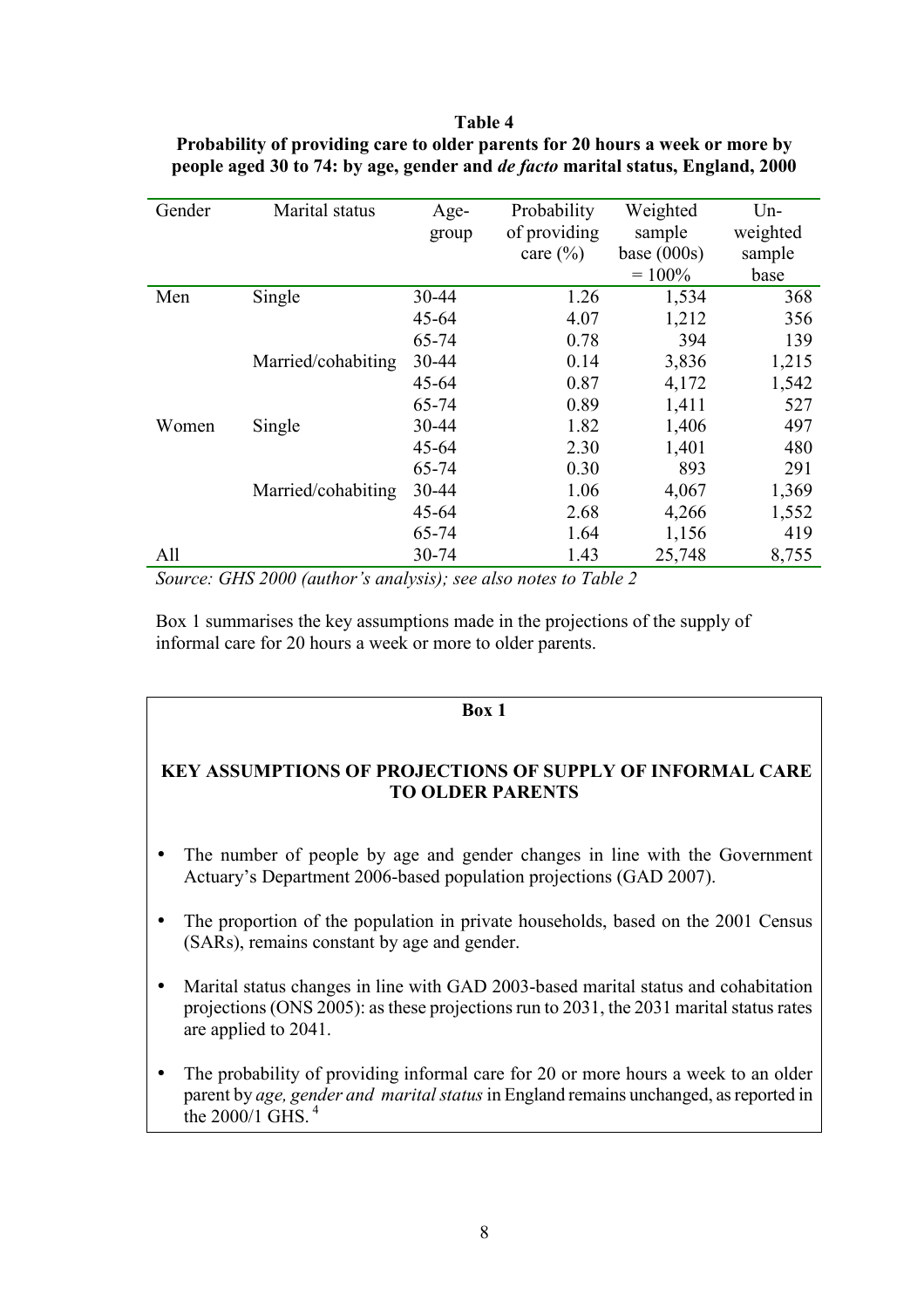Table 5 shows the projected number of people providing care to older parents for 20 hours a week or more between 2005 and 2041. The table shows that, at present (2005), there are nearly 400 thousand people providing care for 20 hours a week or more to older parents (Table 5). Of these, approximately 65 percent are women, with around a quarter of a million women providing intense intergenerational care, compared to around 135 thousand men. Nearly 90 per cent of those providing intense care to parents are under the age of 65, with around 350 thousand men and women aged between 30 and 64 providing this form of care. Although the probability of providing care is higher for single than married people, the number of married people providing care exceeds those who are single by nearly two to one because of the underlying preponderance of married and cohabiting people in the age-groups most likely to provide care.

**Table 5 Projected numbers (in thousands) of people providing care to older parents for 20 hours a week or more by people aged 30 to 74: by age, gender and** *de facto* **marital status, England, 2000-2041** 

|                    | 2005 | 2007 | 2010 | 2012 | 2017 | 2022 | 2026 | 2031 | 2041 | $%$ change<br>$2005 - 2041$ <sup>+</sup> |
|--------------------|------|------|------|------|------|------|------|------|------|------------------------------------------|
|                    |      |      |      |      |      |      |      |      |      |                                          |
| All                | 395  | 400  | 420  | 430  | 450  | 465  | 475  | 480  | 500  | 27.5%                                    |
| Age-band           |      |      |      |      |      |      |      |      |      |                                          |
| 30-44              | 100  | 95   | 95   | 95   | 100  | 110  | 110  | 110  | 110  | 12.0%                                    |
| 45-64              | 255  | 265  | 280  | 285  | 300  | 305  | 310  | 310  | 330  | 30.0%                                    |
| 65-74              | 40   | 40   | 45   | 50   | 50   | 50   | 55   | 60   | 60   | 49.0%                                    |
| women              |      |      |      |      |      |      |      |      |      |                                          |
| 30-44              | 70   | 70   | 70   | 70   | 70   | 75   | 80   | 80   | 80   | 6.8%                                     |
| 45-64              | 160  | 165  | 175  | 175  | 180  | 180  | 180  | 180  | 190  | 19.2%                                    |
| 65-74              | 25   | 25   | 25   | 30   | 30   | 30   | 30   | 35   | 35   | 47.4%                                    |
| 30-74              | 255  | 260  | 270  | 275  | 280  | 285  | 290  | 295  | 305  | 18.4%                                    |
| men                |      |      |      |      |      |      |      |      |      |                                          |
| 30-44              | 25   | 25   | 25   | 25   | 30   | 30   | 35   | 35   | 35   | 26.0%                                    |
| 45-64              | 95   | 95   | 105  | 110  | 120  | 125  | 125  | 125  | 135  | 48.4%                                    |
| 65-74              | 20   | 20   | 20   | 20   | 20   | 25   | 25   | 25   | 25   | 51.3%                                    |
| 30-74              | 140  | 140  | 150  | 155  | 170  | 180  | 185  | 185  | 195  | 44.4%                                    |
| marital status     |      |      |      |      |      |      |      |      |      |                                          |
| married/cohabiting | 250  | 250  | 260  | 260  | 265  | 266  | 265  | 265  | 275  | 10.2%                                    |
| single             | 145  | 150  | 160  | 170  | 185  | 200  | 210  | 215  | 225  | 58.0%                                    |

*Sources: see Box 1; + Percentage change based on un-rounded figures.*

Assuming constant probabilities of providing care by age, gender and marital status, the numbers of people providing care to older parents are projected to increase by 27.5 per cent between 2005 and 2041 (Table 5). Numbers are projected to rise from nearly 400 thousand in 2005 to around 500 thousand in 2041. Numbers are projected to rise gradually until around 2022 and then to plateau between 2022 and 2031, before increasing again to 2041 (Figure 6). Indeed most of the increase in numbers of people providing informal care to older parents occurs before 2017, that is, within the next decade.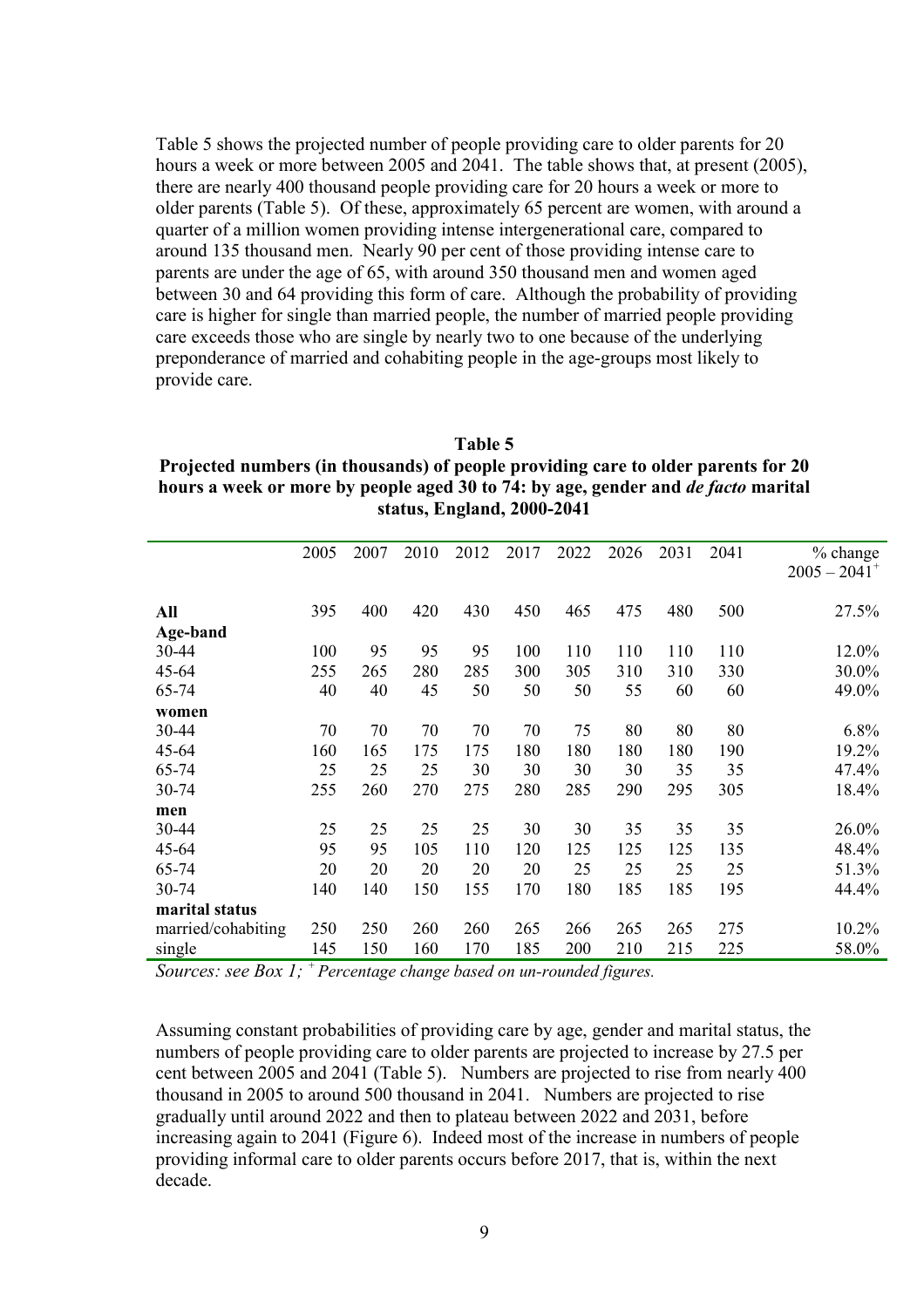### **Figure 6**

**Projected numbers (in thousands) of people providing care to older parents for 20 hours a week or more by people aged 30 to 74: by age-band, England, 2005-2041** 



*Sources: see Box 1* 

The projected increase in the numbers of people providing care between 2005 and 2041 varies by age, gender and marital status (Table 5). The projected increase in numbers providing care is greater for those aged 65 and over than those under the age of 65; greater for men than women; and greater for single than married people. These projected changes in numbers of people providing care primarily reflect changes in the socio-demographic characteristics of the underlying population. For example, the increase in numbers of people providing intense intergenerational care who are single is projected to be much greater than the projected increase in numbers who are married or cohabiting, with the proportion of people providing care who are single projected to increase from around a third to nearly half of all those providing care between 2005 and 2041. The underlying reason for this is that the GAD marital status projections show a decline in the proportion of people in either married or cohabiting couples in future years in the relevant age groups, and this trend is accentuated in relation to care provision by the tendency for people who are single to be more likely to provide intense care to parents than those who are married/cohabiting.

In other respects, the characteristics of people providing care in 2041 are projected to be similar to those doing so at present. Although the numbers of people providing care aged between 65 and 74 are projected to increase faster than any other age-group (Table 5) nearly 90 percent of all those providing intense care will still be under the age of 65 in 2041 and therefore they will still be almost wholly of 'working age'. Similarly, although the numbers of men are projected to increase faster than the numbers of women, women are still projected to form the majority of people providing intense intergenerational care in 2041, with women still constituting 60 percent of those providing care in 2041.

In summary, assuming constant probabilities by age, gender and marital status, the projections show a moderate increase in the numbers of people providing care for 20 hours a week or more to parents over the next thirty-five years or so. This increase is enhanced by taking marital status into account, because of the differential probabilities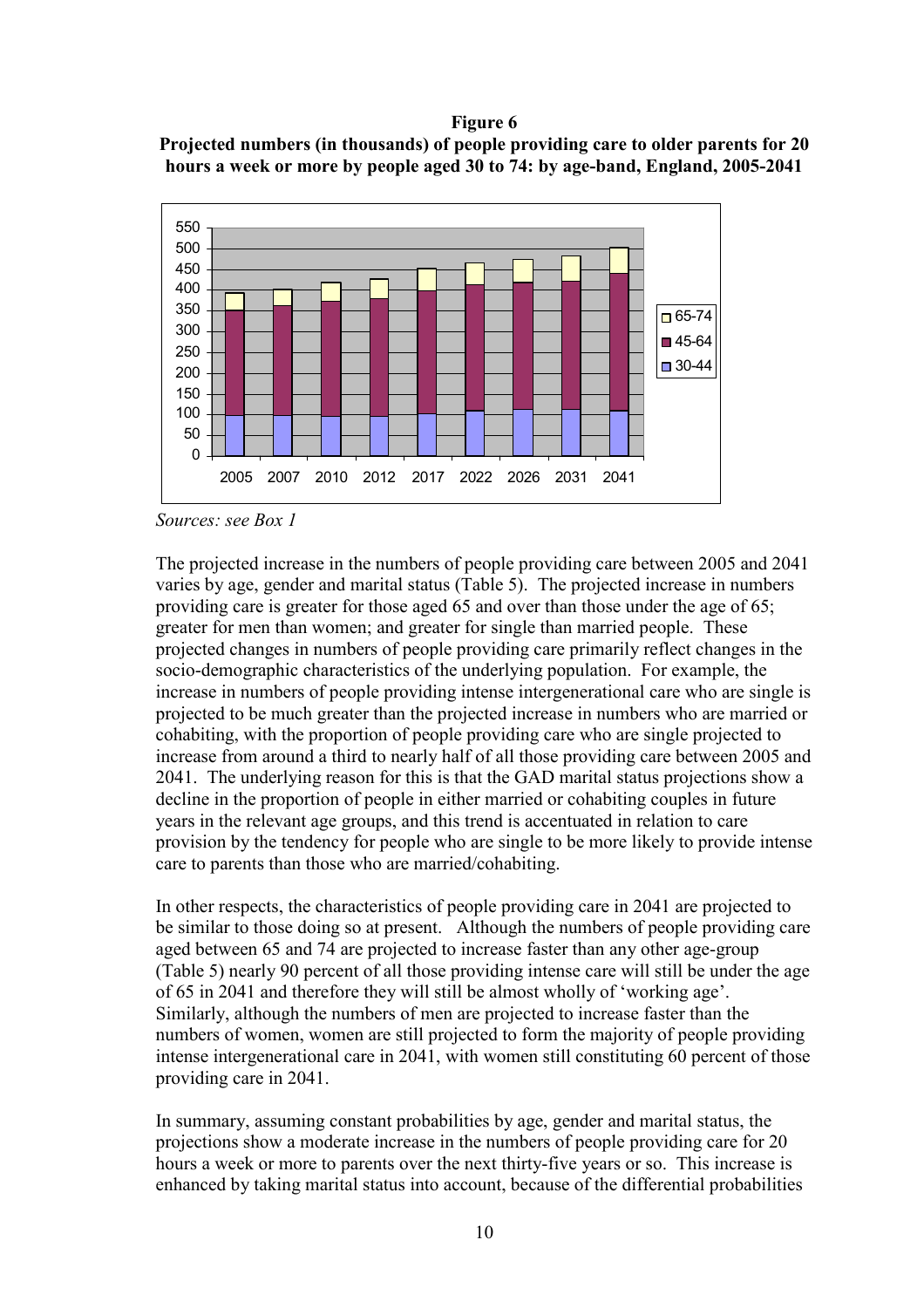of providing care by single and married/cohabiting people. The overwhelming majority of those providing intense care to parents in 2041 are likely to be of 'working age'. There is some convergence in numbers of men and women providing care, with men forming a slightly higher proportion of those providing care in 2041 than in 2005, but the effect is not great.

### *The supply of care by adult children and demand for care*

The projected numbers of people providing informal care to older parents can be compared to the numbers of disabled older people projected to 'demand' informal care from their adult children in future years.

Information on demand for informal care is drawn from the latest version of the PSSRU long-term care projections model, which takes 2005 as its base year and makes projections to 2041 for England (Wittenberg *et al* 2007). Projections of demand for informal care in the PSSRU model are made on the basis of a set of clearly specified assumptions (Wittenberg *et al* 2007). Because demand for informal care in the model relates to older people with disabilities, the assumptions on trends in disability are important, and it should be noted that the base case of the model assumes that prevalence rates of disability remain constant in future years. The model also assumes that the proportions of disabled older people receiving informal care remain constant in future years, by age, gender and marital status.

Table 7 shows figures, derived from the PSSRU model, of the numbers of disabled older people in the household population who would receive care from their children if current patterns of care remained constant. The PSSRU projections of demand for care from the children of older people show that there are currently approximately 660 thousand disabled older people receiving informal care from their children. This is projected to increase by around 90 per cent between 2005 and 2041, so that by 2041 nearly 1.3 million disabled older people are projected to be receiving informal care from their children, under the assumptions of the PSSRU model.

The projected demand for care from their children from disabled older people is compared in Table 7 with the projected supply of intense care by children to their older parents, derived from the analysis in the previous section. The table shows that, currently, there are more older people with functional disabilities receiving care from their children than there are children providing care for 20 hours a week or more to older parents. A key explanation for this is that, while it is likely that care provided for long hours to parents is provided to those with a disability, not all disabled older people receiving care from their children do so for long hours. In other words, not all care received by disabled older people from their children in the PSSRU model is intense care. Disability is defined in the PSSRU model in terms of an inability to perform instrumental activities of daily living (IADLs) without help or difficulty performing, or an inability to perform, activities of daily living (ADLs) without help. Older people unable to perform IADLs include, for example, those unable to do their shopping, a task that is unlikely to take 20 hours a week to perform. Table 7 shows that the current ratio of disabled older people receiving care from their children ('care-receivers') to children providing intense care to older parents ('care-providers') is approximately one to  $0.6$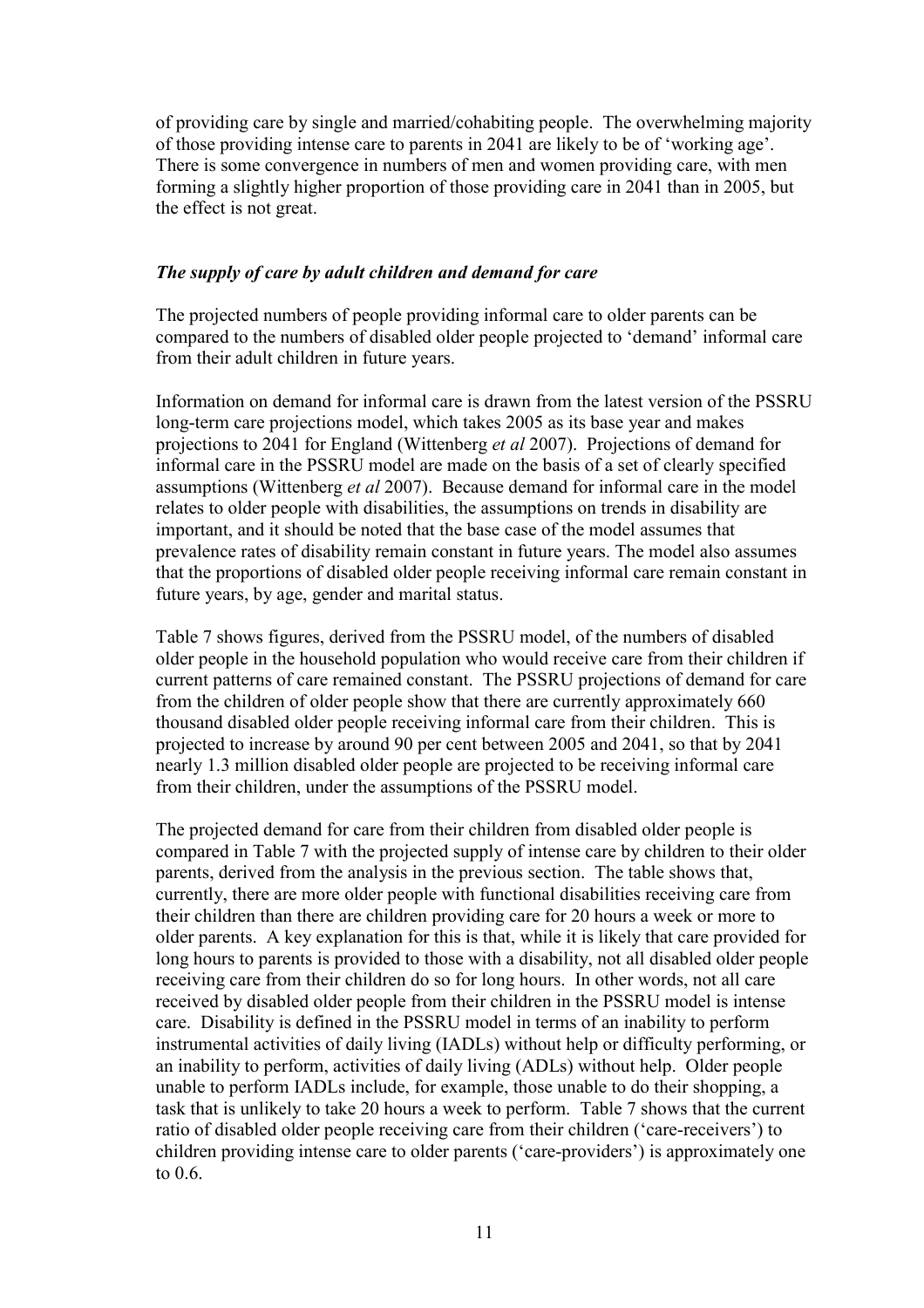### **Table 7**

|                                                                                  | 2005 | 2007 | 2010  | 2012  | 2017 | 2022 | 2026 | 2031  | 2041  | $\frac{0}{0}$        |
|----------------------------------------------------------------------------------|------|------|-------|-------|------|------|------|-------|-------|----------------------|
|                                                                                  |      |      |       |       |      |      |      |       |       | change               |
|                                                                                  |      |      |       |       |      |      |      |       |       | 2005                 |
|                                                                                  |      |      |       |       |      |      |      |       |       | $-2041$ <sup>#</sup> |
| (a) Assuming constant<br>probability of providing                                |      |      |       |       |      |      |      |       |       |                      |
| care                                                                             |      |      |       |       |      |      |      |       |       |                      |
| Numbers <sup>+</sup> providing intense                                           |      |      |       |       |      |      |      |       |       |                      |
| care to older parents                                                            | 395  | 400  | 420   | 430   | 450  | 465  | 475  | 480   | 500   | 27.5%                |
| Numbers <sup>+</sup> of disabled older                                           |      |      |       |       |      |      |      |       |       |                      |
| people receiving care from                                                       |      |      |       |       |      |      |      |       |       |                      |
| children                                                                         | 665  | 670  | 685   | 705   | 770  | 855  | 945  | 1,075 | 1,270 | 90.8%                |
| Ratio of 'care-receivers' to                                                     |      |      |       |       |      |      |      |       |       |                      |
| 'care-providers'                                                                 | 0.59 | 0.60 | 0.61  | 0.60  | 0.59 | 0.54 | 0.50 | 0.45  | 0.39  | $-33.2%$             |
| Numbers <sup>+</sup> aged 30 to 64                                               |      |      |       |       |      |      |      |       |       |                      |
| providing intense care to                                                        |      |      |       |       |      |      |      |       |       |                      |
| older parents                                                                    | 350  | 360  | 375   | 380   | 400  | 415  | 420  | 420   | 440   | 25.0%                |
| (b) Assuming constant ratio                                                      |      |      |       |       |      |      |      |       |       |                      |
| of care-receivers to care-                                                       |      |      |       |       |      |      |      |       |       |                      |
| providers                                                                        |      |      |       |       |      |      |      |       |       |                      |
| Numbers <sup>+</sup> providing intense                                           |      |      |       |       |      |      |      |       |       |                      |
| care to older parents                                                            | 395  | 395  | 405   | 415   | 455  | 505  | 560  | 635   | 750   | 90.8%                |
| Difference in numbers of                                                         |      |      |       |       |      |      |      |       |       |                      |
| care providers from (a)                                                          |      |      |       |       |      |      |      |       |       |                      |
| numbers at constant                                                              |      |      |       |       |      |      |      |       |       |                      |
| probability of providing care                                                    |      | $-5$ | $-15$ | $-15$ | 5    | 40   | 85   | 155   | 250   |                      |
| Probability of providing                                                         |      |      |       |       |      |      |      |       |       |                      |
| care to older parents $(\% )$                                                    | 1.4% | 1.4% | 1.4%  | 1.5%  | 1.5% | 1.6% | 1.8% | 2.0%  | 2.3%  | 59.7%                |
|                                                                                  |      |      |       |       |      |      |      |       |       |                      |
|                                                                                  |      |      |       |       |      |      |      |       |       |                      |
|                                                                                  |      |      |       |       |      |      |      |       |       |                      |
| Numbers <sup>+</sup> aged 30 to 64<br>providing intense care to<br>older parents | 350  | 355  | 360   | 370   | 400  | 450  | 495  | 555   | 660   | 87.1%                |

### **Supply of informal care provided by adult children to their older parents for 20 hours a week or more ('care-providers') compared to demand for care by disabled older people from their children ('care-receivers'), England, 2005 to 2041**

*Sources: see Box 1 and Wittenberg et al 2007; + Numbers in thousands; # Percentage change based on un-rounded figures*

Table 7 suggests that the supply of intense care by adult children to their older parents is unlikely to keep pace with demand in future years. Assuming no change in the probability of providing care in future years, the numbers of people providing intense care to older parents are projected to increase by around 27.5 per cent between 2005 and 2041, whereas the numbers of disabled older people in receipt of care from their children under the assumptions of the PSSRU model are projected to increase by around 90 per cent over the same time period. Under the assumptions utilised here for both supply and demand, the ratio of care receivers to care providers is projected to fall by around a third over the next thirty-five years or so. These trends are illustrated graphically in Figure 8, which shows that the numbers providing intense informal care to older parents remain relatively stable over the next thirty-five years or so, while the numbers of disabled older people projected to receive care from their children increase rapidly.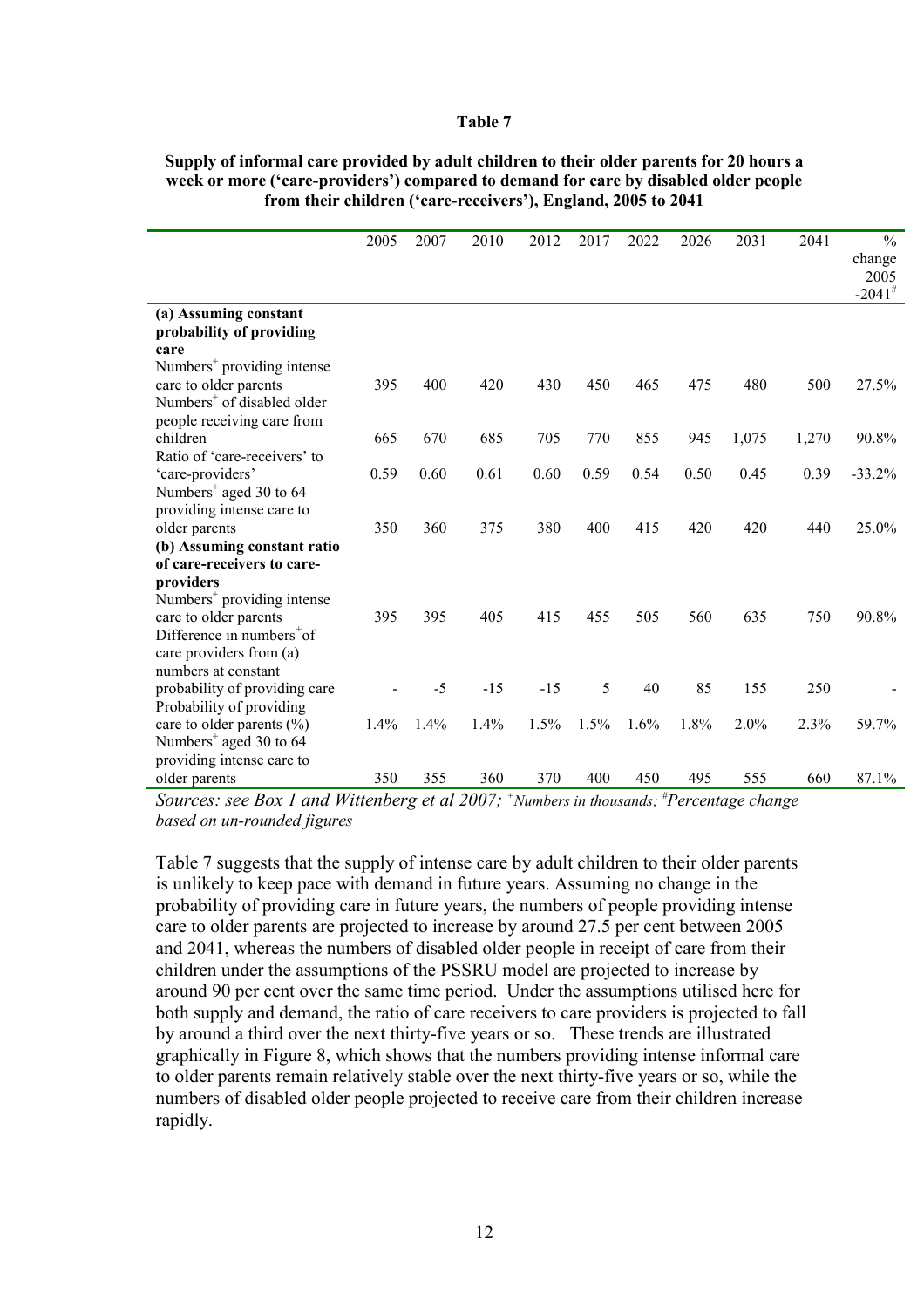### **Figure 8**





*Sources: see Box 1 and Wittenberg et al 2007; + Numbers in thousands*

Demand for informal care by disabled older people from their children begins to exceed supply in 2017, with the 'care gap' widening over the ensuing years. Figure 9 compares the numbers of people projected to provide intense care to older parents over the next thirty-five years or so assuming no change in the probability of providing care and the numbers of people projected to provide intense care if supply were to rise with demand. The latter figures are calculated assuming that the 2005 ratio of care-receivers (disabled older people assumed to receive care from their children in future) to careproviders (people providing intense care to older parents) remains constant in future years. If the supply of care were to keep pace with demand in this sense, then, from 2017 onwards, the numbers of people providing care would need to be greater than the numbers projected to provide care under constant probabilities. The gap between the numbers of people projected to provide care assuming constant probabilities of care provision and the numbers needed to provide care if demand is to be met (in the sense defined above) amounts to around 5 thousand care-providers in 2017, rising rapidly to around 40 thousand in 2022, 85 thousand in 2026, 150 thousand in 2031 and 250 thousand in 2041 (Table 7, Figure 9).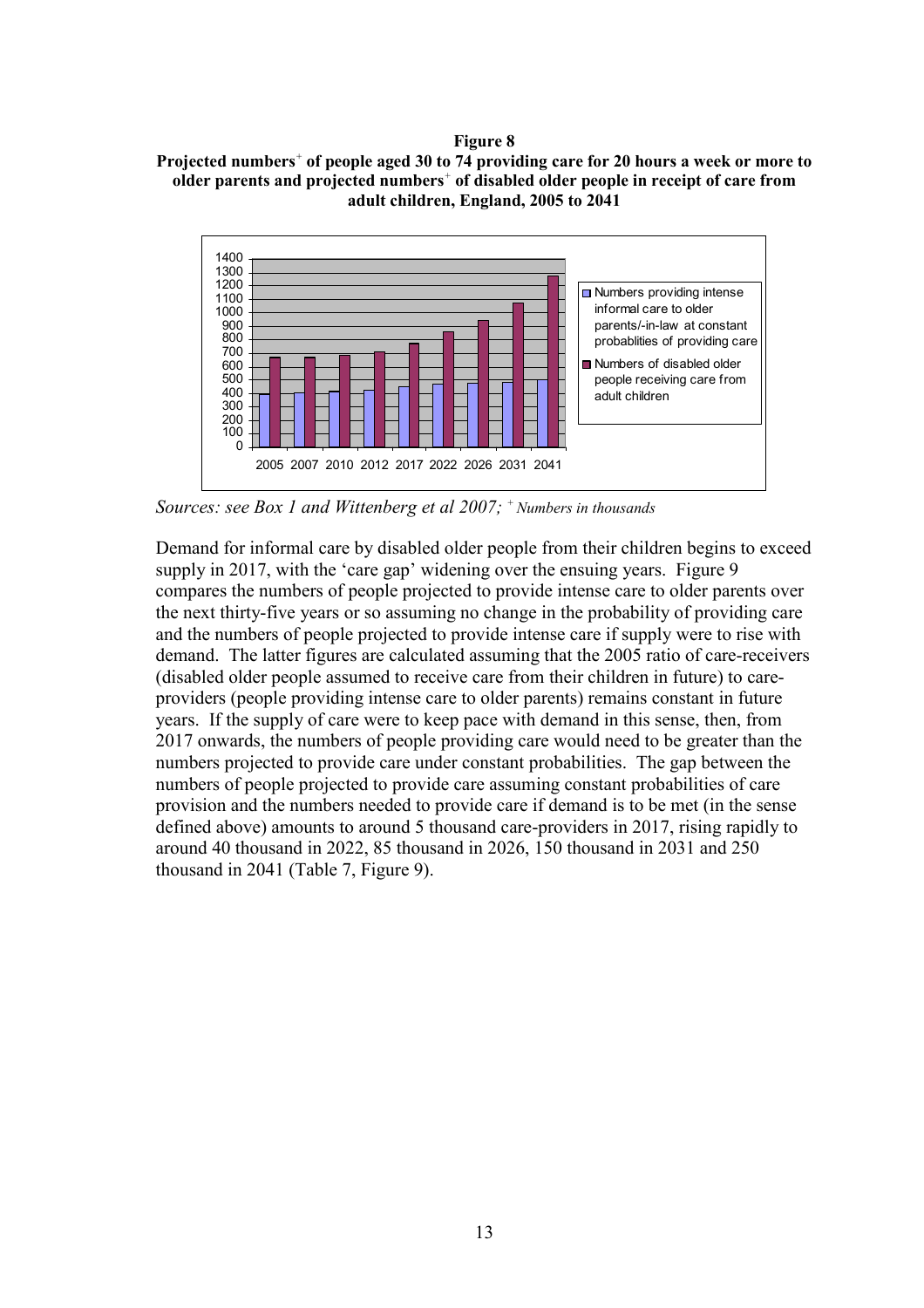### **Figure 9**

**The 'care gap': projected numbers***<sup>+</sup>* **providing intense care (for 20+ hours a week) to older parents assuming constant probabilities of providing care, compared to projected numbers***<sup>+</sup>* **providing intense care to older parents if supply matches demand by disabled older people, England, 2005 to 2041** 



*Sources: see Box 1 and Wittenberg et al 2007; + Numbers in thousands*

If demand for care by disabled older people from their children is to continue to be met by intense informal care by children at the same rate as it is at present, then the probability of providing intense care to parents will need to increase. Table 7 suggests that, if supply keeps pace with demand, the probability of providing intense care to older parents will increase by around 60 per cent over the next thirty-five years or so, from around 1.4 per cent of those aged 30 to 74 in 2005 to around 2.3 per cent in 2041. In other words, if patterns of care for disabled older people remain constant in future years, then the probability of providing intense care to older parents will need to rise. Indeed, the probability of providing this form of care will need to be considerably higher than it was during any of the years for which data were available between 1985 and 2000, when the maximum probability of providing care was 1.6 per cent in 1990, with an upper confidence interval of 1.9 per cent (Table 3).

Moreover, given that around 90 per cent of those providing intense care to parents are under the age of 65, then if supply is to keep pace with demand then it will have important implications for the numbers of people of 'working age' providing care. Table 7 suggests that the numbers of people between the ages of 30 and 64 who provide intense care to parents under constant probabilities of care provision are likely to rise to around 440 thousand by 2041 but, if the supply of care were to keep pace with demand, then this figure would rise to over 650 thousand in 2041. The numbers of people under the age of 65 who provide intense care to older parents would need to increase by nearly 90% between 2005 and 2041, if supply were to keep pace with demand, compared to an increase of 25 per cent if the probability of providing care were to remain constant (Table 7).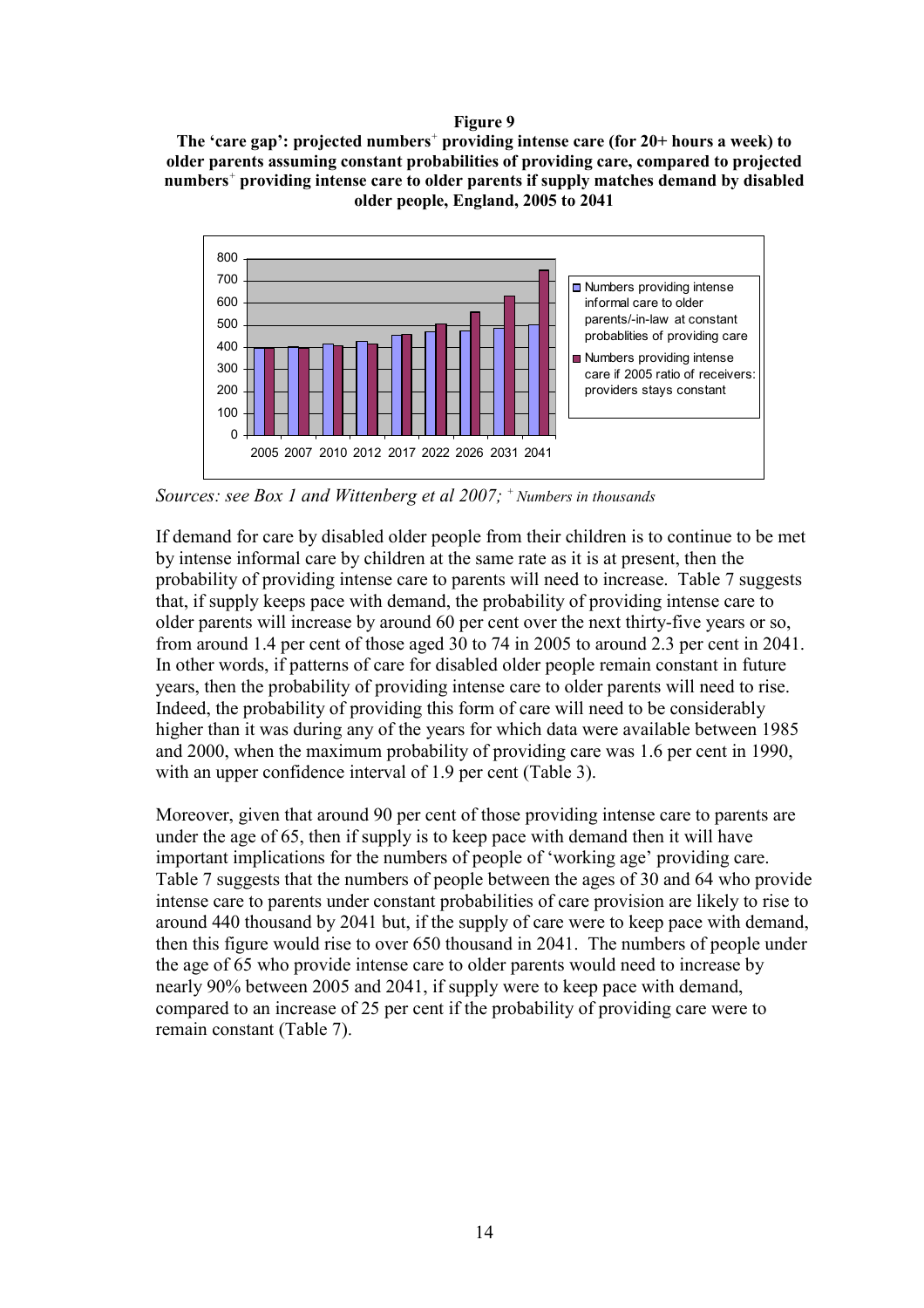### **Summary and conclusions**

The key conclusion of this paper is that, on the assumptions used here, the supply of intense informal care to disabled older people by their adult children in England is unlikely to keep pace with demand in future years. Demand for informal care by disabled older people is projected to exceed supply by 2017, with the 'care gap' widening over the ensuing years. By 2041, the gap between the numbers of people projected to provide informal care and the numbers needed to provide care if projected demand is to be met amounts to nearly 250 thousand care-providers.

A key reason why the supply of informal care to older people by their adult children is unlikely to keep pace with demand is due to underlying demographic trends. Around 90 per cent of people who provide care to their older parents are themselves under retirement age and it is well known that 'old age dependency ratios' are due to rise sharply in the next thirty years (Pensions Commission 2004). If the probability of providing care to older parents remains unchanged, it is very likely that demand for care by older people will exceed the supply of care by the succeeding generation.

If intense informal care for older parents were to meet demand in the coming decades, then the probability of providing this form of care would need to rise. Indeed, the probability of providing this form of care would need to be considerably higher by 2041 than it was during any of the years for which data were available between 1985 and 2000.

Moreover, given that around 90 per cent of those providing intense care to parents are under the age of 65, then if supply were to keep pace with demand, then it would have important implications for the numbers of people of 'working age' providing care. The numbers of people under the age of 65 who provide intense care to older parents would need to nearly double between 2005 and 2041, if supply were to keep pace with demand.

The finding that there will be a projected 'care gap' in the coming decades is consistent with previous research on the supply of informal care to older people (cf Karlsson *et al* 2006). As noted earlier, Karlsson and colleagues concluded that, with regard to care for older people, there would be a shortage of informal care in future years, assuming that patterns of provision remain unchanged.

The present paper has followed previous studies in assuming that the probability of providing informal care will remain unchanged in future years. This assumption seems plausible in relation to intense care provided for older parents, given the evidence presented here that the probability of providing this form of care has not changed significantly in the recent past.<sup>5</sup> This absence of significant change in the probability of providing care coincided with a rapid increase in the numbers of older people, especially the 'oldest old'. Nevertheless, it should be noted that trends in provision of care during the 1980s and 1990s occurred within a specific policy environment that affected the provision of formal services and hence may also have affected the provision of informal care. It is not, therefore, necessarily the case that past trends in care provision will be a guide to future trends and it is possible that the probability of providing care might rise in future years.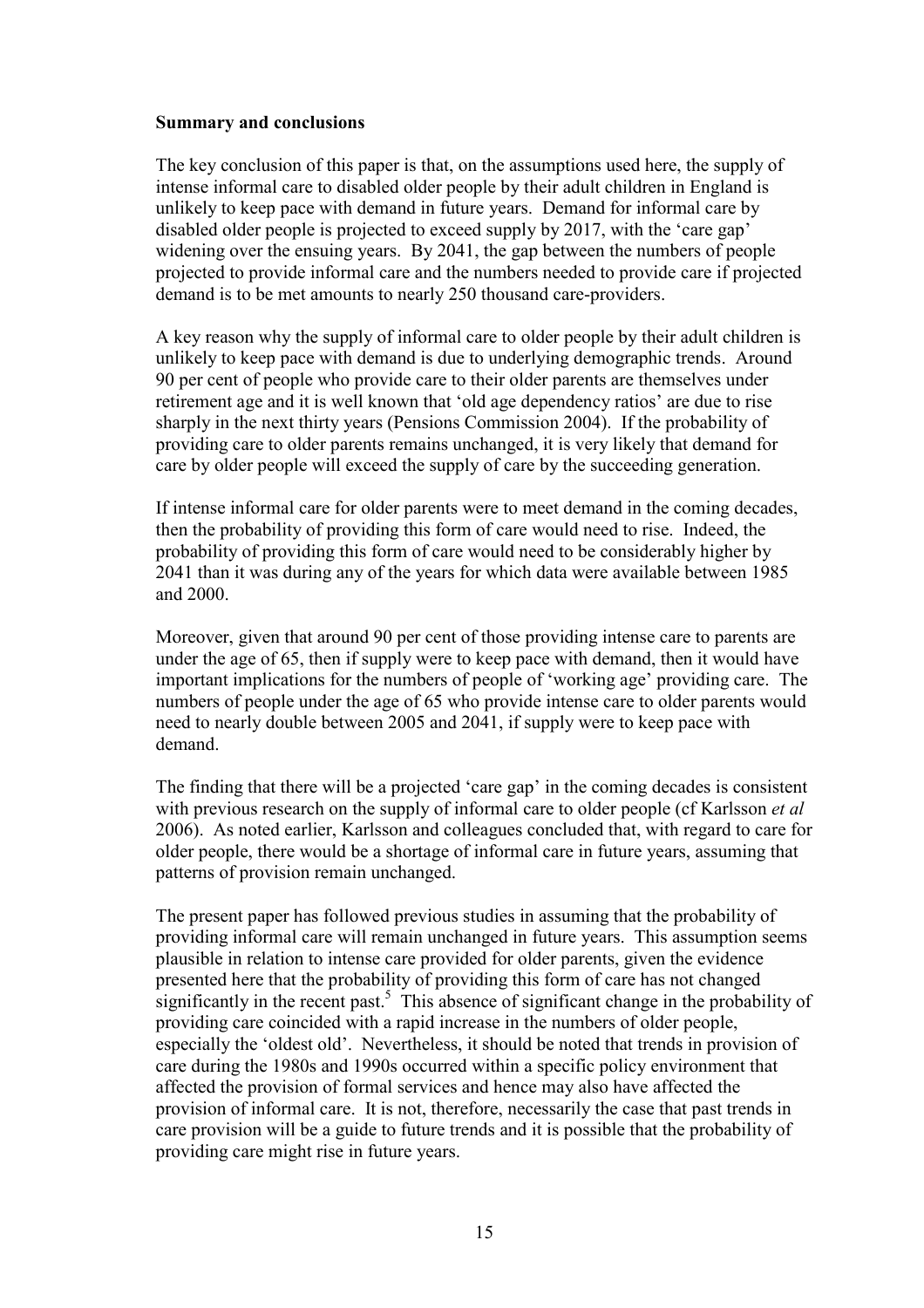More generally, it should be noted that the projections of the future supply of informal care reported in this paper are based on a specified set of assumptions. This set of assumptions seems plausible but is clearly not the only possible set. Projections are likely to be sensitive to changes in the assumptions about the key drivers of the supply of informal care in future years. This means that the projections should not be regarded as forecasts of the future (cf Wittenberg *et al* 2007).

### **Footnotes**

- 1 Throughout this paper, 'parents' include both parents and parents-in-law; 'older' parents or 'older' people refer to those aged 65 and over. In addition, throughout this paper, intense informal care refers to care provided for 20 or more hours a week.
- 2 The advantages of using the GHS data for the analysis of care provided to people of specific ages are described in Pickard 2007.
- 3 The weighted sample data use weights that are supplied with the 2000/01 GHS data to compensate for differential non-response (Maher & Green 2002).
- 4 The projections use the proportions of older people, by age and gender, in the two marital status categories, rather than the absolute numbers projected by GAD. A simplifying assumption is made that, because the proportion of the population aged 30 to 74 who are not in the household population is only one per cent or less in any age group (by gender), the projected marital status/cohabitation rates for the whole population equal the marital status/cohabitation rates for the household population.
- 5 The trends in informal care identified in this paper appear somewhat different from the findings of some other studies, which have identified an increase in provision of intense informal care in the recent past (Parker 1998, Hirst 2001, Evandrou & Glaser 2002). However, these studies have not been specifically concerned with provision of intense informal care to *older parents.* It is likely that their findings differ from that of the present study either because they do not distinguish between different recipients of care or because they are not concerned specifically with care for older people.

### **References**

Allen, I. and Perkins, E. (eds) *The Future Of Family Care For Older People*. London: HMSO.

Arber, S. and Ginn, J. (1991) *Gender and Later Life: A Sociological Analysis of Resources and Constraints*. London, Sage.

Carers UK (2001) *It Could be You. A Report on the Chances of Becoming a Carer.* London: Carers UK.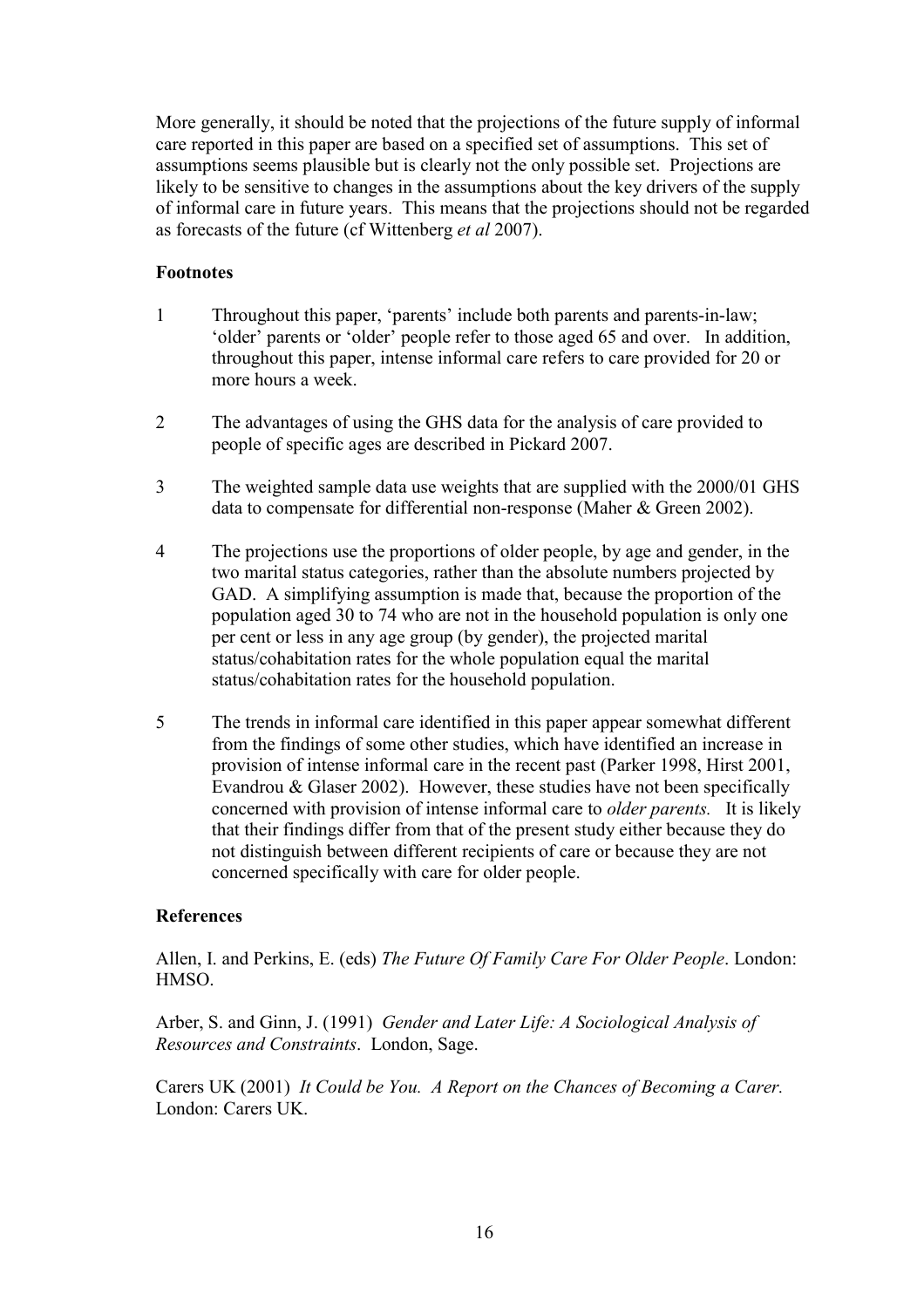Clarke, L. (1995) Family care and changing family structure: bad news for the elderly? in Allen, I. and Perkins, E. (eds) *The Future Of Family Care For Older People*. London, HMSO: 19-49.

Evandrou M (2000) Social inequalities in later life: the socio-economic position of older people from ethnic minority groups in Britain. *Population Trends*, 101: 11-19.

Evandrou, M. and Falkingham, J. (2000) Looking back to look forward: lessons from four birth cohorts for ageing in the 21st Century. *Population Trends*, 99: 27-36.

Evandrou M and Glaser K (2002) Changing economic and social roles: the experience of four cohorts of mid-life individuals in Britain, 1985-2000. *Population Trends*, 110: 19-30.

Glaser K and Grundy E (2002) Class, caring and disability: evidence from the British Retirement Survey. *Ageing & Society*, 22:325-342.

Grundy, E. (1995) 'Demographic influences on the future of family care', in Allen, I. and Perkins, E. (eds) *The Future Of Family Care For Older People*. London, HMSO: 1-17.

Grundy, E. (1996) 'Population review: (5) The population aged 60 and over', Population *Trends*, 84: 14-20.

Grundy, E. (1999) 'Intergenerational perspectives on family and household change in mid- and later life in England and Wales', in McRae, S. (ed*) Changing Britain. Families and Households in the 1990s.* Oxford, Oxford University Press: 201-228.

Grundy, E. (2000) 'Co-residence of mid-life children with their elderly parents in England and Wales: Changes between 1981 and 1991', *Population Studies,* 54: 193- 206.

Henz U (2004) The effects of informal care on paid-work participation in Great Britain: a lifecourse perspective. *Ageing & Society*, 24, 851-880

Hirst M (2001) Trends in informal care in Great Britain during the 1990s, *Health and Social Care in the Community* 9(6): 348-357.

Karlsson, M., Mayhew, L., Plumb, R. and Rickaysen, B. (2006) Future costs for long-term care. Cost projections for long-term care for older people in the United Kingdom, *Health Policy* 75: 187-213.

Kemper P (1992) The use of formal and informal home care by the disabled elderly. *Health Services Research*, 27, 4: 441-451.

Leontaridi R and Bell D (2001) Informal care of the elderly in Scotland and the UK. In Machin D and McShane D *Providing Free Personal Care for Older People: Research Commissioned to Inform the Work of the Care Development Group.* Edinburgh: Scottish Executive Central Research Unit: 207-238